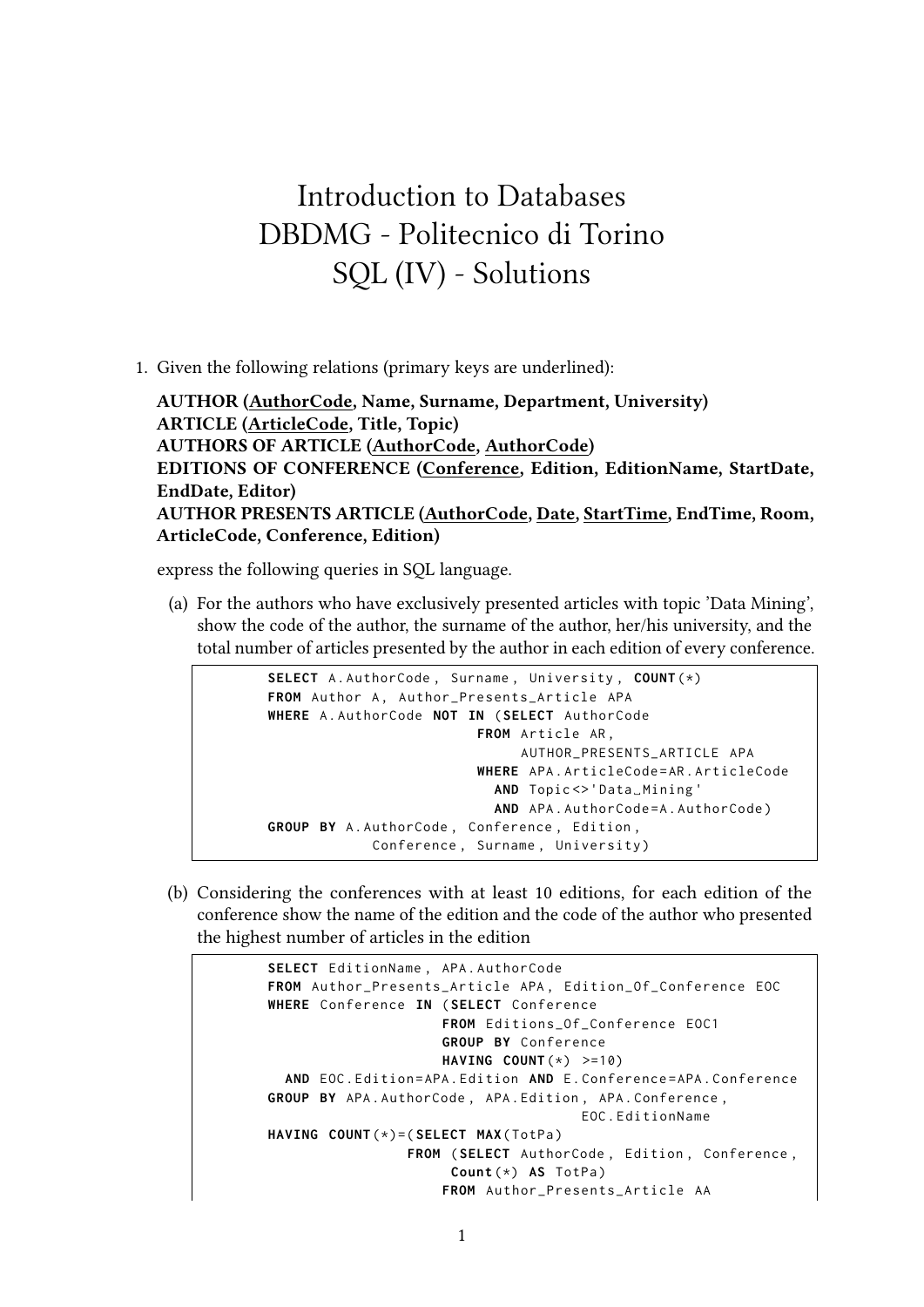2. Given the following relations (primary keys are underlined):

**STUDENT (StudentID, Name, Surname, DegreeProgramme) ASSIGNMENT TO BE DELIVERED (ACode, Title, Topic, ScheduledExpirationDate) TEACHER (TeacherID, Name, Surname, Department) EVALUATION OF DELIVERED ASSIGNMENT (StudentID, ACode, TeacherID,DeliveryDate, EvaluationDate, Score)**

express the following queries in SQL language.

(a) For each student who has delivered at least 3 assignments with score greater than 4, show the surname of the student, the total number of assignments delivered by the student, the average score of all delivered assignments, and the number of different teachers who evaluated their delivered assignments.

```
SELECT Surname , COUNT (*) , AVG ( Score ) , COUNT ( DISTINCT TeacherId )
FROM STUDENT S. EVALUATION OF DELIVERED ASSIGNMENT EA1
WHERE S . StudentId IN ( SELECT StudentId
                          FROM EVALUATION_OF_DEL_ASS EA
                         WHERE Score > 4
                         GROUP BY StudentId
                         HAVING COUNT (*) >=3)
  AND S. StudentId=EA1. StudentId
GROUP BY S. StudentId, Surname
```
(b) Show the identifier, surname and degree programme of the students who have never delivered an assignment after the scheduled expiration date, and who have delivered all the assignments due always getting the highest score.

```
SELECT S. StudentId, Surname, DegreeProgramme
FROM EVAL_OF_DEL_ASSIGN EODA , STUDENT S
WHERE EODA . StudentId = T . StudentId AND
    S . StdudentId NOT IN ( SELECT StudentId
                          FROM EODA1 , ASSIGN A
                          WHERE EODA1 . Acode = A . Acode AND
                          DeliveryDate > SchedeledExpDate )
    AND Score = ( SELECT MAX ( Score )
                  FROM EODA2
                  WHERE EODA2 . Acode = EODA . Acode )
GROUP BY S. StudentId, Surname, DegreeProgramme
HAVING COUNT (*) = ( SELECT ( COUNT (*)
                      FROM ASSIGNMENT_TO_BE_DELIVERED
```
or

SELECT S. StudentId, Surname, DegreeProgramme **FROM** EVAL\_OF\_DEL\_ASSIGN EODA , STUDENT S **WHERE** EODA . StudentId = T . StudentId **AND** S . StdudentId **NOT IN** ( **SELECT** StudentId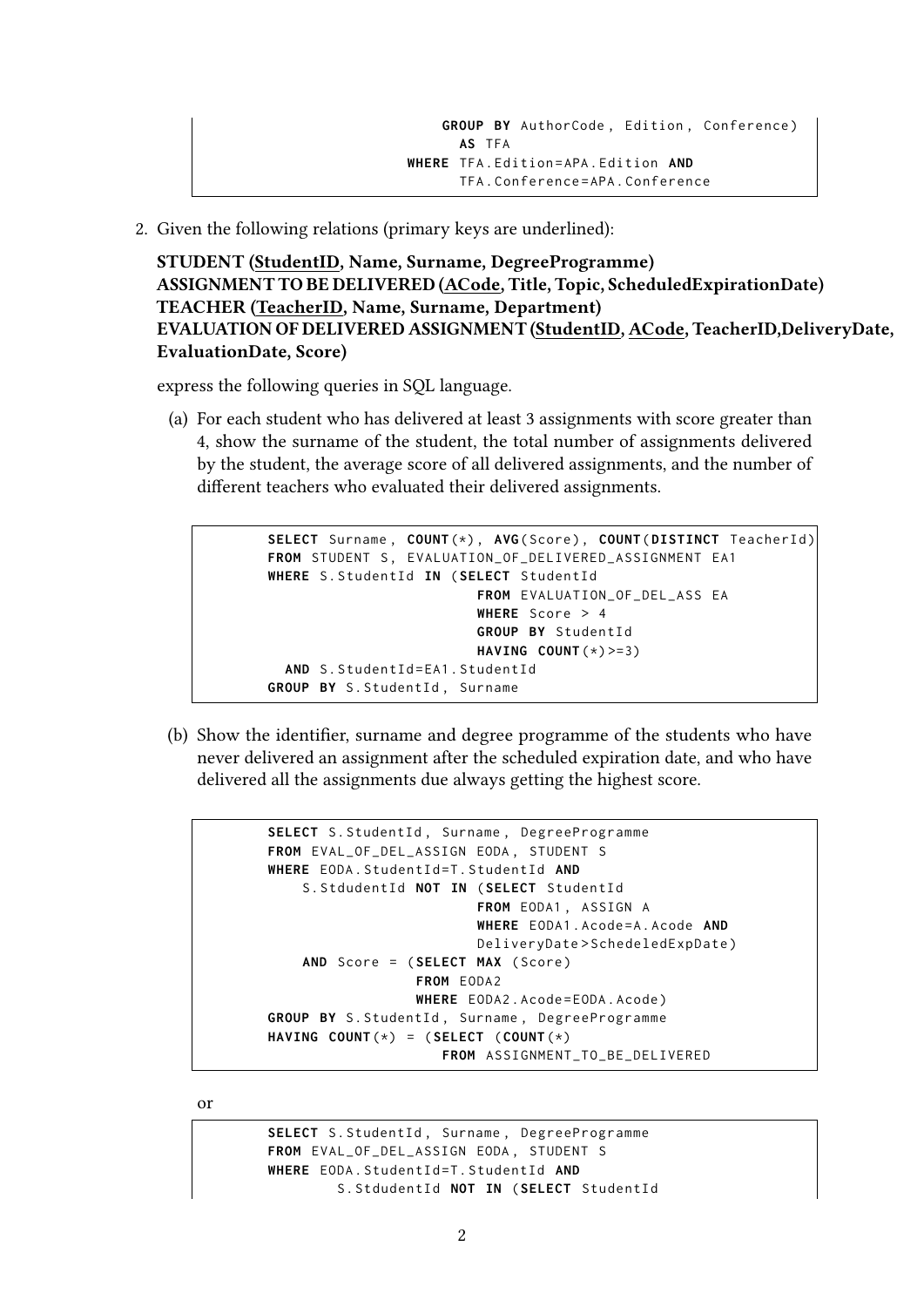```
FROM EODA1 , ASSIGN A
                               WHERE EODA1 . Acode = A . Acode AND
                               DeliveryDate > SchedeledExpDate )
        ( A . Code , Score ) IN ( SELECT Acode , MAX ( Score )
        FROM EODA 2
        GROUP BY Acode )
GROUP BY S. StudentId, Surname, DegreeProgramme
HAVING COUNT(*) = SELECT (COUNT(*)FROM ASSIGNMENT_TO_BE_DELIVERED )
```
3. Given the following relations (primary keys are underlined):

**SEMINAR(SCode, STitle, Topic, Duration) SPEAKER(S-SSN, SName, BirthDate) SEMINAR-CALENDAR(SCode, Date, StartTime, S-SSN, Room) EXPERTISE(S-SSN, Topic)**

express the following queries in SQL language.

(a) Show the code of the seminars for which at least one scheduled presentation was held by the speaker with the highest number of topics of expertise

```
SELECT DISTINCT Scode
FROM Seminare_Calendar
WHERE S - SSN IN ( SELECT S - SSN
                 FROM Expertise
                  GROUP BY S - SSN
                  HAVING COUNT (*)=( SELECT MAX ( TotExp )
                                    FROM ( SELECT S - SSN ,
                                                   COUNT (*) AS TptExp
                                             FROM Expertise
                                             GROUP BY S - SSN )))
```
4. Given the following relations (primary keys are underlined):

```
TEACHER(TCode, TName, TSurname, Department, ResearchGroupName, Re-
searchArea)
COURSE(CCode, CName, EnrollingStudent, TCode, Topic)
CLASSROOM(RoomID, Floor, VideoKit, Seat)
LECTURE(RoomID, Date, StartHour, EndHour, CCode, AttendingStudent, VideoKit=[yes,
no])
```
express the following queries in SQL language.

(a) For each teacher who has taught exclusively courses whose topic is databases, select the code of the teacher and, among her courses, the code of the course for which the average number of students attending the course lectures is the highest.

```
SELECT C. Tcode, C. Ccode
FROM Course C, Lecture L
WHERE C . Tcode NOT IN ( SELECT Tcode
                         FROM Course C2
                         WHERE Topic <> Databases )
  AND C. Ccode=L. Ccode
GROUP BY C . Tcode , C . Ccode
HAVING AVG(AttendingStudent#)=
            =( SELECT MAX ( AVGS )
              FROM ( SELECT AVG ( AttendingStudent #)
```